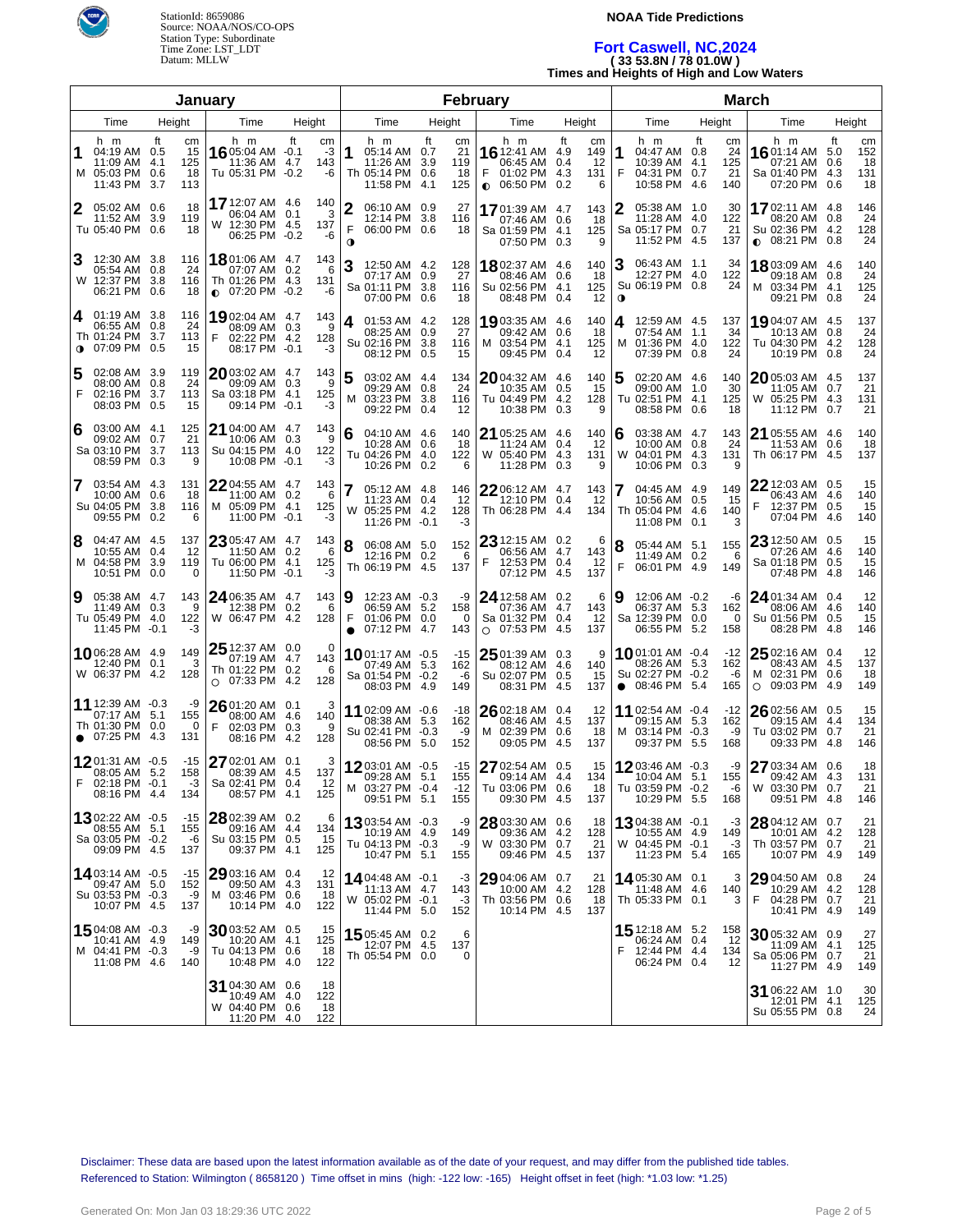

#### **NOAA Tide Predictions**

# **Fort Caswell, NC,2024 ( 33 53.8N / 78 01.0W )**

**Times and Heights of High and Low Waters**

|                |                                                                                    |                                     | April                                                                |                                                                |                     |                                                                            |        | <b>May</b>                   |                                                                          |                                                                | June           |                                                                          |    |                             |                                                                                                      |                                |                             |
|----------------|------------------------------------------------------------------------------------|-------------------------------------|----------------------------------------------------------------------|----------------------------------------------------------------|---------------------|----------------------------------------------------------------------------|--------|------------------------------|--------------------------------------------------------------------------|----------------------------------------------------------------|----------------|--------------------------------------------------------------------------|----|-----------------------------|------------------------------------------------------------------------------------------------------|--------------------------------|-----------------------------|
| Time<br>Height |                                                                                    | Time                                | Height                                                               |                                                                | Time                |                                                                            | Height | Time                         | Height                                                                   |                                                                | Time           | Height                                                                   |    | Time                        |                                                                                                      | Height                         |                             |
| 1              | h m<br>12:24 AM 4.8<br>07:22 AM 1.1<br>M 01:04 PM 4.1<br>07:00 PM 0.9              | ft<br>сm<br>146<br>34<br>125<br>27  | h m<br>16 02:38 AM<br>08:46 AM<br>Tu 03:08 PM<br>08:49 PM            | ft<br>cm<br>137<br>4.5<br>24<br>0.8<br>125<br>4.1<br>30<br>1.0 | 1<br>W<br>$\bullet$ | h m<br>01:28 AM 4.8<br>08:07 AM 0.7<br>02:12 PM 4.2<br>08:14 PM 0.7        | ft     | cm<br>146<br>21<br>128<br>21 | h m<br>16 02:54 AM<br>08:57 AM<br>Th 03:31 PM<br>09:10 PM                | ft<br>cm<br>4.2<br>128<br>18<br>0.6<br>4.1<br>125<br>30<br>1.0 | 1              | h m<br>03:26 AM 4.5<br>09:35 AM -0.2<br>Sa 04:09 PM 4.8<br>10:16 PM 0.3  | ft | cm<br>137<br>-6<br>146<br>9 | h m<br>16 03:48 AM<br>09:37 AM<br>Su 04:34 PM<br>10:21 PM                                            | ft<br>3.8<br>0.3<br>4.2<br>0.8 | cm<br>116<br>9<br>128<br>24 |
| 12             | 01:34 AM 4.7<br>08:29 AM 1.0<br>Tu 02:18 PM 4.1<br><b>0</b> 08:22 PM 0.9           | 143<br>30<br>125<br>27              | <b>17</b> 03:33 AM<br>09:39 AM<br>W 04:03 PM<br>09:47 PM             | 134<br>-4.4<br>24<br>0.8<br>4.2<br>128<br>1.0<br>30            | 2                   | 02:41 AM 4.7<br>09:07 AM 0.5<br>Th 03:21 PM 4.4<br>09:26 PM 0.6            |        | 143<br>15<br>134<br>18       | 1703:45 AM<br>09:44 AM<br>04:23 PM<br>F<br>10:06 PM                      | 125<br>4.1<br>15<br>0.5<br>4.2<br>128<br>0.9<br>27             | 2              | 04:25 AM 4.4<br>10:29 AM -0.3<br>Su 05:07 PM 5.1<br>11:17 PM 0.1         |    | 134<br>-9<br>155<br>3       | <b>17</b> 04:38 AM<br>10:23 AM<br>M 05:22 PM 4.4<br>11:15 PM 0.6                                     | 3.7<br>0.3                     | 113<br>9<br>134<br>18       |
| 3              | 02:56 AM 4.7<br>09:33 AM 0.9<br>W 03:33 PM 4.3<br>09:41 PM 0.7                     | 143<br>27<br>131<br>21              | 18 04:26 AM 4.4<br>10:28 AM<br>Th 04:57 PM<br>10:41 PM               | 134<br>0.7<br>21<br>-4.4<br>134<br>24<br>0.8                   | 3<br>F              | 03:48 AM 4.7<br>10:04 AM 0.2<br>04:26 PM 4.7<br>10:32 PM 0.4               |        | 143<br>6<br>143<br>12        | <b>18</b> 04:35 AM<br>10:29 AM<br>Sa 05:14 PM<br>10:59 PM                | 125<br>4.1<br>12<br>0.4<br>4.4<br>134<br>21<br>0.7             | З<br>M         | 05:23 AM 4.4<br>11:22 AM -0.4<br>06:03 PM 5.3                            |    | 134<br>$-12$<br>162         | <b>18</b> 05:28 AM<br>11:09 AM<br>Tu 06:09 PM                                                        | 3.7<br>0.2<br>4.6              | 113<br>6<br>140             |
| 4              | 04:12 AM 4.8<br>10:32 AM 0.6<br>Th 04:42 PM 4.6<br>10:49 PM 0.4                    | 146<br>18<br>140<br>12              | 19 05:18 AM 4.4<br>11:14 AM<br>05:48 PM<br>F<br>11:33 PM             | 134<br>0.6<br>18<br>- 4.5<br>137<br>21<br>0.7                  | 4                   | 04:51 AM 4.8<br>10:58 AM 0.0<br>Sa 05:26 PM 5.1<br>11:34 PM 0.2            |        | 146<br>$\Omega$<br>155<br>6  | <b>19</b> 05:24 AM<br>11:13 AM<br>Su 06:01 PM 4.6<br>11:49 PM            | 122<br>4.0<br>0.4<br>12<br>140<br>0.6<br>18                    |                | 12:14 AM 0.0<br>06:18 AM 4.3<br>Tu 12:15 PM -0.4<br>06:56 PM 5.4         |    | 0<br>131<br>$-12$<br>165    | 19 12:07 AM 0.5<br>06:16 AM<br>W 11:57 AM 0.2<br>06:53 PM 4.7                                        | 3.7                            | 15<br>113<br>6<br>143       |
| 5<br>F         | 05:18 AM 4.9<br>11:27 AM 0.4<br>05:45 PM 4.9<br>11:51 PM 0.2                       | 149<br>-12<br>149<br>6              | $20$ 06:06 AM<br>11:58 AM<br>Sa 06:35 PM                             | 134<br>-4.4<br>0.5<br>15<br>4.7<br>143                         |                     | 05:49 AM 4.8<br>11:50 AM -0.2<br>Su 06:23 PM 5.4                           |        | 146<br>-6<br>165             | $20$ 06:11 AM<br>11:55 AM<br>M 06:46 PM                                  | 122<br>4.0<br>9<br>0.3<br>4.8<br>146                           |                | $01:09$ AM $-0.1$<br>07:12 AM 4.3<br>W 01:06 PM -0.4<br>07:47 PM 5.4     |    | -3<br>131<br>$-12$<br>165   | 20 12:57 AM 0.4<br>07:01 AM<br>Th 12:45 PM 0.2<br>07:35 PM 4.8                                       | 3.7                            | 12<br>113<br>6<br>146       |
| 16             | 06:17 AM 5.1<br>12:20 PM 0.1<br>Sa 06:43 PM 5.3                                    | 155<br>3<br>162                     | 21 12:21 AM 0.6<br>06:51 AM<br>Su 12:39 PM<br>07:19 PM               | 18<br>4.4<br>134<br>0.5<br>15<br>4.9<br>149                    | 6<br>м              | 12:32 AM 0.0<br>06:43 AM 4.8<br>12:41 PM -0.3<br>07:16 PM 5.6              |        | 0<br>146<br>-9<br>171        | <b>21</b> 12:38 AM 0.5<br>06:55 AM<br>Tu 12:36 PM 0.3<br>07:27 PM        | 15<br>4.0<br>122<br>9<br>4.9<br>149                            | 6<br>$\bullet$ | 02:02 AM -0.1<br>08:03 AM 4.2<br>Th 01:56 PM -0.2<br>08:35 PM 5.3        |    | -3<br>128<br>-6<br>162      | 21 01:46 AM 0.3<br>07:43 AM 3.8<br>F<br>01:33 PM 0.1<br>08:15 PM 4.9                                 |                                | 9<br>116<br>3<br>149        |
|                | 12:49 AM 0.0<br>07:10 AM 5.1<br>Su 01:10 PM -0.1<br>07:36 PM 5.6                   | 0<br>155<br>$-3$<br>171             | $22$ 01:07 AM<br>07:32 AM<br>M 01:17 PM<br>07:59 PM                  | 0.5<br>15<br>4.4<br>134<br>0.5<br>15<br>5.0<br>152             |                     | $01:27$ AM $-0.1$<br>07:35 AM 4.7<br>Tu 01:31 PM -0.3<br>08:06 PM 5.7      |        | -3<br>143<br>-9<br>174       | $22$ 01:25 AM 0.4<br>07:36 AM<br>W 01:17 PM<br>08:04 PM                  | 12<br>4.0<br>122<br>0.4<br>12<br>4.9<br>149                    | F              | 02:52 AM -0.1<br>08:53 AM 4.1<br>02:44 PM -0.1<br>09:23 PM 5.1           |    | -3<br>125<br>$-3$<br>155    | $22$ 02:33 AM 0.2<br>08:24 AM<br>Sa 02:21 PM 0.0<br>08:55 PM<br>$\circ$                              | 3.8<br>5.0                     | 6<br>116<br>0<br>152        |
| 8<br>$\bullet$ | 01:45 AM -0.2<br>08:00 AM 5.1<br>M 01:59 PM -0.2<br>08:26 PM 5.7                   | -6<br>155<br>-6<br>174              | 23 01:52 AM<br>08:10 AM<br>Tu 01:54 PM<br>08:34 PM<br>$\circ$        | 0.5<br>15<br>4.3<br>131<br>0.5<br>15<br>5.0<br>152             | 8<br>$\bullet$      | 02:20 AM -0.1<br>08:25 AM 4.6<br>W 02:20 PM -0.2<br>08:55 PM 5.6           |        | -3<br>140<br>-6<br>171       | $23$ 02:11 AM 0.4<br>08:13 AM<br>Th 01:58 PM<br>$\circ$ 08:36 PM         | 12<br>3.9<br>119<br>0.4<br>12<br>152<br>5.0                    | 8              | 03:39 AM 0.0<br>09:44 AM 4.0<br>Sa 03:31 PM 0.1<br>10:10 PM 4.9          |    | 0<br>122<br>3<br>149        | $2303:20$ AM 0.1<br>09:07 AM<br>Su 03:09 PM<br>09:37 PM                                              | 3.9<br>0.0<br>5.0              | 3<br>119<br>0<br>152        |
| Ι9             | 02:38 AM -0.2<br>08:50 AM 5.0<br>Tu 02:46 PM -0.2<br>09:16 PM 5.8                  | -6<br>152<br>-6<br>177              | 24 02:34 AM<br>08:44 AM<br>W 02:28 PM<br>09:02 PM                    | 0.5<br>15<br>4.2<br>128<br>18<br>0.6<br>5.0<br>152             | 9                   | 03:11 AM -0.1<br>09:15 AM 4.5<br>Th 03:07 PM -0.1<br>09:43 PM 5.5          |        | -3<br>137<br>$-3$<br>168     | 24 02:55 AM 0.4<br>08:47 AM<br>F<br>02:39 PM<br>09:05 PM                 | 12<br>3.9<br>119<br>12<br>0.4<br>5.0<br>152                    | 9              | 04:25 AM 0.2<br>10:36 AM 3.9<br>Su 04:15 PM 0.3<br>10:59 PM 4.7          |    | 6<br>119<br>9<br>143        | 24 04:05 AM 0.0<br>09:55 AM 4.0<br>M 03:59 PM<br>10:25 PM                                            | 0.0<br>5.0                     | 0<br>122<br>0<br>152        |
|                | 1003:29 AM $-0.2$<br>09:39 AM 4.9<br>W 03:32 PM -0.1<br>10:06 PM 5.7               | -6<br>149<br>-3<br>174              | $2503:15$ AM 0.5<br>09:12 AM<br>Th 03:01 PM<br>09:22 PM              | 15<br>-4.1<br>125<br>18<br>0.6<br>5.0<br>152                   | F                   | <b>10</b> 04:00 AM 0.1<br>10:07 AM 4.3<br>03:54 PM 0.2<br>10:33 PM 5.2     |        | 3<br>131<br>6<br>158         | 25 03:39 AM 0.4<br>09:20 AM<br>Sa 03:21 PM<br>09:38 PM                   | 12<br>3.9<br>119<br>0.3<br>9<br>5.0<br>152                     |                | 1005:10 AM 0.3<br>11:29 AM 3.8<br>M 05:00 PM 0.5<br>11:47 PM 4.5         |    | 9<br>116<br>15<br>137       | $25\frac{04:51 \text{ AM} - 0.1}{0.5 \text{ AM}}$<br>10:51 AM 4.0<br>Tu 04:50 PM 0.0<br>11:19 PM 4.9 |                                | -3<br>122<br>0<br>149       |
|                | 11 04:20 AM 0.0<br>10:31 AM 4.7<br>Th 04:18 PM 0.1<br>10:58 PM                     | $\Omega$<br>143<br>3<br>-5.4<br>165 | 26 03:56 AM 0.6<br>09:37 AM<br>F<br>03:35 PM<br>09:44 PM             | 18<br>-4.1<br>125<br>18<br>0.6<br>5.0<br>152                   |                     | 11 04:49 AM 0.2<br>11:01 AM 4.2<br>Sa 04:40 PM 0.4<br>11:25 PM 5.0         |        | 6<br>128<br>12<br>152        | 2604:23 AM 0.4<br>09:59 AM<br>Su 04:05 PM<br>10:21 PM                    | 12<br>3.9<br>119<br>0.3<br>9<br>152<br>5.0                     |                | 11 05:54 AM 0.4<br>12:22 PM 3.8<br>Tu 05:45 PM 0.7                       |    | 12<br>116<br>21             | $26$ 05:38 AM $-0.1$<br>11:52 AM 4.2<br>W 05:46 PM 0.1                                               |                                | -3<br>128<br>3              |
|                | 1205:10 AM 0.2<br>11:24 AM 4.5<br>F 05:06 PM 0.4<br>11:52 PM 5.2                   | 6<br>137<br>12<br>158               | 27 04:37 AM 0.6<br>10:08 AM 4.1<br>Sa 04:12 PM 0.6<br>10:22 PM 5.0   | 18<br>125<br>18<br>152                                         |                     | 1205:37 AM 0.4<br>11:56 AM 4.0<br>Su 05:27 PM 0.6                          |        | 12<br>122<br>18              | 27 05:09 AM 0.3<br>10:50 AM 3.9<br>M 04:54 PM 0.3<br>11:15 PM 4.9        | 9<br>119<br>9<br>149                                           |                | <b>12</b> 12:35 AM 4.3<br>06:38 AM 0.4<br>W 01:14 PM 3.8<br>06:35 PM 0.8 |    | 131<br>12<br>116<br>24      | 27 12:15 AM 4.8<br>06:27 AM -0.2<br>Th 12:54 PM 4.3<br>06:47 PM 0.2                                  |                                | 146<br>-6<br>131<br>6       |
|                | 1306:02 AM 0.5<br>12:20 PM 4.3<br>Sa 05:55 PM 0.6                                  | 15<br>131<br>18                     | 28 05:21 AM 0.7<br>10:53 AM 4.0<br>Su 04:56 PM 0.6<br>11:13 PM 4.9   | 21<br>122<br>18<br>149                                         |                     | <b>13</b> 12:18 AM 4.7<br>06:26 AM 0.6<br>M 12:51 PM 4.0<br>06:18 PM 0.8   |        | 143<br>18<br>122<br>24       | $2805:57$ AM 0.3<br>11:53 AM 4.0<br>Tu 05:50 PM 0.4                      | 9<br>122<br>12                                                 |                | 1301:23 AM 4.1<br>07:22 AM 0.4<br>Th 02:04 PM 3.9<br>07:29 PM 0.9        |    | 125<br>12<br>119<br>27      | 28 01:12 AM 4.6<br>07:19 AM -0.3<br>01:54 PM 4.5<br>F.<br>$0.07:52$ PM 0.3                           |                                | 140<br>-9<br>137<br>9       |
|                | <b>14</b> 12:47 AM 4.9<br>06:55 AM 0.7<br>Su 01:16 PM 4.2<br>06:50 PM 0.9          | 149<br>21<br>128<br>27              | $2906:11$ AM 0.8<br>11:50 AM 4.0<br>M 05:49 PM 0.7                   | 24<br>122<br>21                                                |                     | 1401:11 AM 4.5<br>07:17 AM 0.6<br>Tu 01:45 PM 4.0<br>07:13 PM 1.0          |        | 137<br>18<br>122<br>30       | $29$ 12:19 AM 4.8<br>06:49 AM 0.2<br>W 01:01 PM 4.1<br>06:55 PM 0.5      | 146<br>-6<br>125<br>15                                         | F              | 1402:10 AM 4.0<br>08:06 AM 0.4<br>02:54 PM 4.0<br>$0.08:28$ PM 0.9       |    | 122<br>12<br>122<br>27      | 29 02:09 AM 4.5<br>08:13 AM -0.4<br>Sa 02:53 PM 4.7<br>08:56 PM 0.3                                  |                                | 137<br>$-12$<br>143<br>9    |
|                | <b>15</b> 01:43 AM 4.7<br>07:51 AM 0.8<br>M 02:12 PM 4.1<br>$\bullet$ 07:49 PM 1.0 | 143<br>24<br>125<br>30              | $30$ 12:15 AM 4.9<br>07:07 AM 0.8<br>Tu 12:59 PM 4.1<br>06:57 PM 0.7 | 149<br>24<br>125<br>21                                         |                     | 1502:03 AM 4.3<br>08:07 AM 0.7<br>W 02:39 PM 4.0<br>$\bullet$ 08:12 PM 1.0 |        | 131<br>21<br>122<br>30       | $30$ 01:24 AM<br>07:44 AM<br>Th 02:06 PM 4.3<br>$0.08:04 \text{ PM}$ 0.5 | 143<br>4.7<br>0.1<br>3<br>131<br>15                            |                | 1502:59 AM 3.9<br>08:52 AM 0.4<br>Sa 03:44 PM 4.1<br>09:26 PM 0.9        |    | 119<br>12<br>125<br>27      | $30$ 03:06 AM 4.3<br>09:08 AM -0.4<br>Su 03:51 PM 4.8<br>09:59 PM 0.3                                |                                | 131<br>$-12$<br>146<br>9    |
|                |                                                                                    |                                     |                                                                      |                                                                |                     |                                                                            |        |                              | 31 02:26 AM 4.6<br>08:40 AM<br>F 03:08 PM 4.6<br>09:12 PM 0.4            | 140<br>0.0<br>0<br>140<br>12                                   |                |                                                                          |    |                             |                                                                                                      |                                |                             |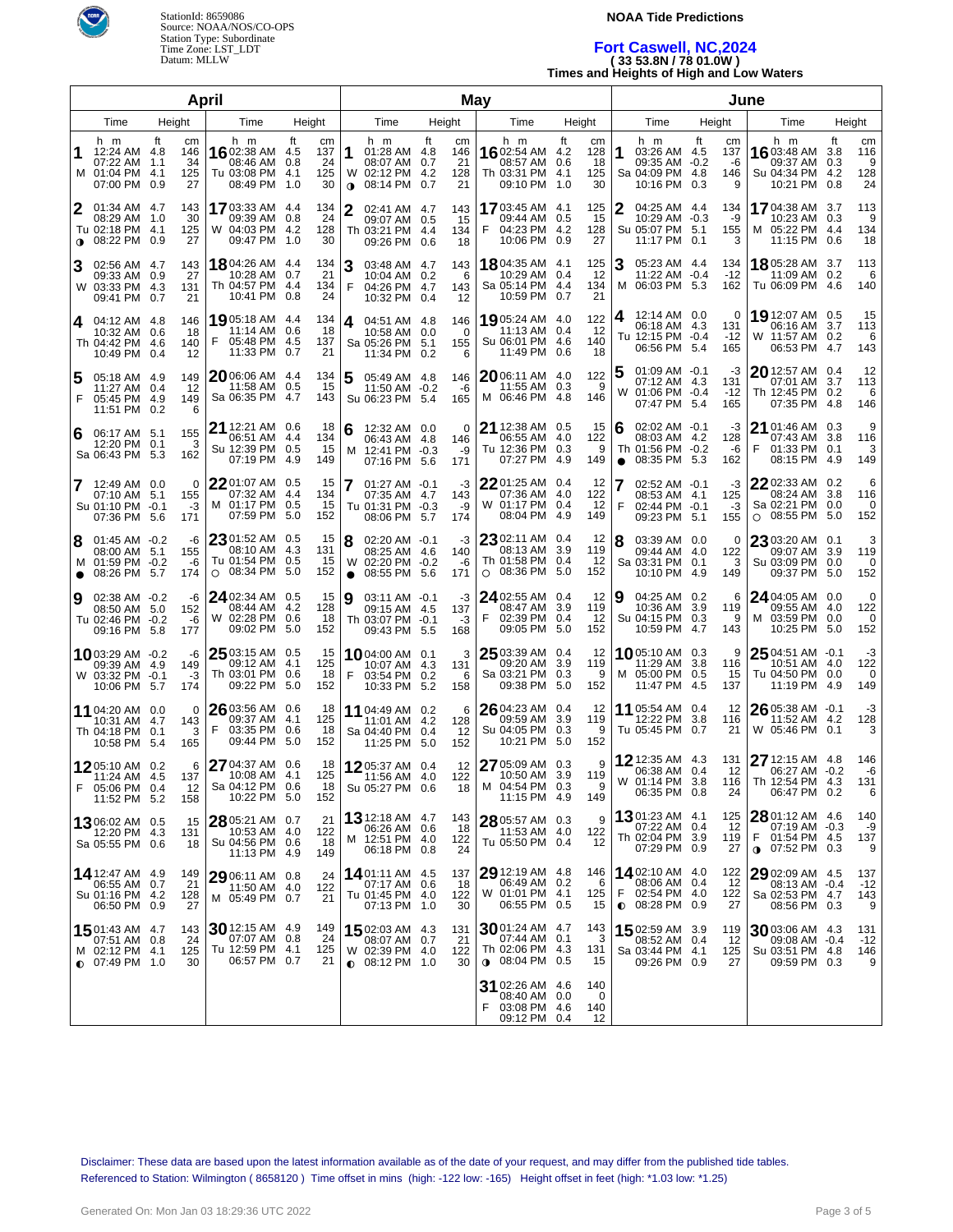

#### **NOAA Tide Predictions**

# **Fort Caswell, NC,2024 ( 33 53.8N / 78 01.0W )**

**Times and Heights of High and Low Waters**

| July                |                                                                                     |                         |                         |                                                                              |                                |                             | <b>August</b>  |                                                                         |              |                        |                                                        |                                                     |                         |                         | <b>September</b>  |                                                                            |          |                            |                                                                                 |                        |                             |  |
|---------------------|-------------------------------------------------------------------------------------|-------------------------|-------------------------|------------------------------------------------------------------------------|--------------------------------|-----------------------------|----------------|-------------------------------------------------------------------------|--------------|------------------------|--------------------------------------------------------|-----------------------------------------------------|-------------------------|-------------------------|-------------------|----------------------------------------------------------------------------|----------|----------------------------|---------------------------------------------------------------------------------|------------------------|-----------------------------|--|
|                     | Time                                                                                | Height                  |                         | Time                                                                         | Height                         |                             |                | Time                                                                    |              | Height                 |                                                        | Time                                                | Height                  |                         |                   | Time                                                                       |          | Height                     | Time                                                                            |                        | Height                      |  |
| 1                   | h m<br>04:04 AM 4.2<br>10:04 AM<br>M 04:49 PM 5.0<br>10:59 PM                       | Ħ<br>128<br>-0.5<br>0.2 | cm<br>$-15$<br>152<br>6 | h m<br>1603:48 AM<br>09:30 AM<br>Tu 04:38 PM<br>10:40 PM                     | ft<br>3.6<br>0.3<br>4.3<br>0.8 | cm<br>110<br>9<br>131<br>24 |                | h m<br>05:40 AM 4.0<br>11:33 AM<br>Th 06:21 PM 4.9                      | ft<br>$-0.1$ | cm<br>122<br>-3<br>149 | h m<br>16 05:00 AM<br>F                                | 10:55 AM<br>05:49 PM                                | ft<br>3.8<br>0.3<br>4.8 | cm<br>116<br>9<br>146   | 1                 | h m<br>12:50 AM 0.3<br>07:06 AM 4.4<br>Su 12:53 PM 0.2<br>07:33 PM         | Ħ<br>4.9 | cm<br>9<br>134<br>6<br>149 | h m<br>16 12:22 AM<br>06:32 AM<br>M 12:35 PM<br>07:06 PM 5.3                    | Ħ<br>0.4<br>4.7<br>0.0 | cm<br>12<br>143<br>0<br>162 |  |
| 2                   | 05:01 AM 4.1<br>10:58 AM -0.4<br>Tu 05:45 PM 5.0<br>11:55 PM 0.1                    | 125                     | $-12$<br>152<br>3       | 1704:42 AM 3.6<br>10:26 AM<br>W 05:30 PM 4.5<br>11:36 PM                     | 0.3<br>0.7                     | 110<br>9<br>137<br>21       | 12<br>F        | 12:28 AM 0.2<br>06:34 AM 4.1<br>12:25 PM -0.1<br>07:11 PM 4.9           |              | 6<br>125<br>-3<br>149  | 17 12:00 AM 0.6<br>Sa 11:55 AM                         | 05:59 AM<br>06:42 PM                                | 4.0<br>0.1<br>5.0       | 18<br>122<br>3<br>152   | $\mathbf{2}$<br>M | 01:34 AM 0.3<br>07:52 AM 4.5<br>01:39 PM 0.3<br>08:13 PM 4.9               |          | 9<br>137<br>9<br>149       | 1701:12 AM 0.1<br>07:25 AM 5.1<br>Tu 01:31 PM -0.1<br>07:55 PM 5.4              |                        | 3<br>155<br>-3<br>165       |  |
| 3                   | 05:58 AM 4.0<br>11:52 AM<br>W 06:39 PM 5.1                                          | $-0.4$<br>155           | 122<br>$-12$            | <b>18</b> 05:36 AM 3.6<br>11:22 AM<br>Th 06:20 PM 4.7                        | 0.2                            | 110<br>6<br>143             | З              | 01:18 AM 0.2<br>07:25 AM 4.1<br>Sa 01:15 PM 0.0<br>07:57 PM 4.9         |              | 6<br>125<br>0<br>149   | 18 12:52 AM 0.4                                        | 06:53 AM<br>Su 12:53 PM -0.1<br>07:32 PM 5.2        | 4.3                     | -12<br>131<br>-3<br>158 | 3<br>$\bullet$    | 02:15 AM 0.3<br>08:35 AM 4.5<br>Tu 02:22 PM 0.4<br>08:51 PM 4.8            |          | 9<br>137<br>12<br>146      | 1802:00 AM -0.1<br>08:16 AM 5.3<br>W 02:25 PM -0.2<br>O 08:42 PM 5.3            |                        | -3<br>162<br>-6<br>162      |  |
|                     | 4 12:50 AM 0.0<br>06:52 AM 4.0<br>Th 12:45 PM -0.3<br>07:29 PM 5.1                  | 122<br>155              | 0<br>-9                 | 19 12:29 AM 0.5<br>06:28 AM<br>F<br>12:18 PM 0.1<br>07:08 PM 4.9             | 3.8                            | 15<br>116<br>3<br>149       | 4<br>$\bullet$ | 02:04 AM 0.2<br>08:13 AM 4.2<br>Su 02:02 PM 0.1<br>08:40 PM 4.8         |              | 6<br>128<br>3<br>146   | 1901:41 AM 0.1                                         | 07:45 AM<br>M 01:48 PM -0.2<br>$\circ$ 08:20 PM 5.3 | 4.5                     | 3<br>137<br>-6<br>162   | 4<br>W            | 02:52 AM 0.4<br>09:15 AM 4.5<br>03:02 PM 0.5<br>09:26 PM 4.6               |          | 12<br>137<br>15<br>140     | 1902:47 AM -0.3<br>09:07 AM 5.5<br>Th 03:19 PM -0.1<br>09:31 PM 5.2             |                        | -9<br>168<br>-3<br>158      |  |
| 5<br>F<br>$\bullet$ | 01:41 AM 0.0<br>07:43 AM 4.0<br>01:35 PM -0.2<br>08:17 PM 5.0                       | 122<br>152              | $\Omega$<br>-6          | 2001:20 AM 0.3<br>07:17 AM<br>Sa 01:12 PM -0.1<br>07:55 PM 5.0               | 3.9                            | 9<br>119<br>-3<br>152       | 5<br>м         | 02:47 AM 0.2<br>08:59 AM 4.2<br>02:45 PM 0.2<br>09:20 PM 4.7            |              | 6<br>128<br>6<br>143   | $20$ 02:29 AM $-0.1$                                   | 08:36 AM 4.8<br>Tu 02:42 PM -0.3<br>09:07 PM 5.3    |                         | -3<br>146<br>-9<br>162  | 5                 | 03:25 AM 0.5<br>09:53 AM 4.5<br>Th 03:41 PM 0.7<br>09:58 PM 4.5            |          | 15<br>137<br>21<br>137     | $20$ 03:33 AM $-0.3$<br>10:00 AM 5.5<br>04:11 PM 0.0<br>F<br>10:21 PM 5.0       |                        | -9<br>168<br>0<br>152       |  |
| 6                   | 02:30 AM 0.0<br>08:33 AM 4.0<br>Sa 02:23 PM 0.0<br>09:02 PM 4.9                     | 122                     | 0<br>$\Omega$<br>149    | 21 02:09 AM 0.1<br>08:04 AM<br>Su 02:05 PM -0.2<br>$\circ$ 08:40 PM 5.1      | -4.0                           | 3<br>122<br>-6<br>155       | 6              | 03:27 AM 0.3<br>09:44 AM 4.1<br>Tu 03:26 PM 0.4<br>09:59 PM 4.6         |              | 9<br>125<br>12<br>140  | 21 03:15 AM -0.2                                       | 09:28 AM 4.9<br>W 03:34 PM -0.2<br>09:55 PM 5.2     |                         | -6<br>149<br>-6<br>158  | 6<br>F            | 03:55 AM 0.6<br>10:27 AM 4.5<br>04:18 PM 0.8<br>10:25 PM 4.3               |          | 18<br>137<br>24<br>131     | 21 04:20 AM -0.2<br>10:55 AM 5.4<br>Sa 05:04 PM 0.3<br>11:16 PM                 | 4.7                    | -6<br>165<br>9<br>143       |  |
| 7                   | $03:15$ AM $0.1$<br>09:22 AM 3.9<br>Su 03:08 PM 0.1<br>09:47 PM 4.7                 | 119                     | 3<br>3<br>143           | 22 02:56 AM 0.0<br>08:53 AM 4.2<br>M 02:56 PM -0.2<br>09:27 PM 5.1           |                                | 0<br>128<br>-6<br>155       | 7              | 04:03 AM 0.3<br>10:27 AM 4.1<br>W 04:06 PM 0.5<br>10:35 PM 4.4          |              | 9<br>125<br>15<br>134  | 2204:01 AM -0.3                                        | 10:22 AM 5.0<br>Th 04:27 PM -0.1<br>10:45 PM        | 5.0                     | -9<br>152<br>-3<br>152  |                   | 04:20 AM 0.7<br>10:54 AM 4.4<br>Sa 04:55 PM 1.0<br>10:47 PM 4.1            |          | 21<br>134<br>30<br>125     | $22$ 05:08 AM $\,$ 0.0 $\,$<br>11:54 AM 5.3<br>Su 06:00 PM 0.5                  |                        | 0<br>162<br>15              |  |
| 8                   | 03:58 AM 0.1<br>10:11 AM 3.9<br>M 03:51 PM 0.3<br>10:30 PM 4.6                      | 119<br>140              | 3<br>9                  | 23 03:42 AM -0.2<br>09:44 AM 4.3<br>Tu 03:48 PM -0.2<br>10:15 PM 5.1         |                                | -6<br>131<br>-6<br>155      | 8              | 04:36 AM 0.4<br>11:09 AM 4.1<br>Th 04:44 PM 0.7<br>11:10 PM 4.2         |              | 12<br>125<br>21<br>128 | 2304:47 AM -0.3<br>F                                   | 11:19 AM 5.1<br>05:21 PM 0.1<br>11:39 PM            | -4.8                    | -9<br>155<br>3<br>146   | 8                 | 04:45 AM 0.7<br>11:14 AM 4.4<br>Su 05:35 PM 1.1<br>11:19 PM 4.0            |          | 21<br>134<br>34<br>122     | 23 12:14 AM 4.5<br>06:00 AM 0.2<br>M 12:54 PM 5.1<br>06:58 PM 0.7               |                        | 137<br>6<br>155<br>21       |  |
| 9                   | 04:39 AM 0.2<br>10:59 AM 3.8<br>Tu 04:32 PM 0.5<br>11:12 PM 4.4                     | 116                     | 6<br>15<br>134          | 24 04:28 AM -0.3<br>10:40 AM 4.5<br>W 04:41 PM -0.2<br>11:06 PM 5.0          |                                | -9<br>137<br>-6<br>152      | 9<br>F         | 05:06 AM 0.5<br>11:51 AM 4.1<br>05:23 PM 0.8<br>11:44 PM 4.1            |              | 15<br>125<br>24<br>125 | $24$ 05:35 AM $-0.3$                                   | 12:18 PM 5.1<br>Sa 06:18 PM 0.3                     |                         | -9<br>155<br>9          | 9                 | 05:16 AM 0.7<br>11:49 AM 4.4<br>M 06:23 PM 1.2                             |          | 21<br>134<br>37            | $24$ 01:13 AM 4.3<br>06:56 AM 0.4<br>Tu 01:53 PM 4.9<br>$\bullet$ 07:58 PM 0.8  |                        | 131<br>12<br>149<br>24      |  |
|                     | <b>10</b> 05:17 AM 0.3<br>11:48 AM 3.8<br>W 05:13 PM 0.6<br>11:55 PM 4.2            | 116<br>128              | 9<br>18                 | 25 05:14 AM -0.4<br>11:39 AM 4.6<br>Th 05:36 PM 0.0                          |                                | $-12$<br>140<br>0           |                | 10 05:33 AM 0.5<br>12:31 PM 4.1<br>Sa 06:06 PM 1.0                      |              | 15<br>125<br>30        | $25$ 12:35 AM 4.6                                      | 06:26 AM -0.1<br>Su 01:17 PM 5.0<br>07:18 PM        | 0.5                     | 140<br>-3<br>152<br>15  |                   | <b>10.</b> 12:05 AM 3.9<br>05:58 AM 0.7<br>Tu 12:41 PM 4.4<br>07:24 PM 1.3 |          | 119<br>21<br>134<br>40     | 25 02:12 AM 4.2<br>07:57 AM 0.5<br>W 02:52 PM 4.8<br>08:57 PM 0.8               |                        | 128<br>15<br>146<br>24      |  |
|                     | <b>11</b> 05:53 AM 0.4<br>12:36 PM 3.8<br>Th 05:57 PM 0.8                           | 116                     | 12<br>24                | $2612:00$ AM $4.8$<br>06:01 AM -0.4<br>12:39 PM 4.7<br>F<br>06:34 PM 0.2     |                                | 146<br>$-12$<br>143<br>6    |                | 11 12:20 AM 3.9<br>06:02 AM 0.5<br>Su 01:13 PM 4.1<br>06:58 PM 1.1      |              | 119<br>15<br>125<br>34 | $2601:32$ AM 4.4<br>M 02:15 PM<br>$0.08:20 \text{ PM}$ | 07:21 AM                                            | 0.0<br>5.0<br>0.6       | 134<br>0<br>152<br>18   | $\bullet$         | 11 01:02 AM 3.9<br>06:53 AM 0.7<br>W 01:49 PM 4.5<br>08:31 PM 1.3          |          | 119<br>21<br>137<br>40     | 26 03:10 AM 4.2<br>08:58 AM 0.6<br>Th 03:48 PM 4.7<br>09:53 PM 0.7              |                        | 128<br>18<br>143<br>21      |  |
|                     | 12 12:38 AM 4.0<br>06:29 AM 0.4<br>F 01:23 PM 3.9<br>06:46 PM 0.9                   | 119                     | 122<br>12<br>27         | 27 12:55 AM 4.6<br>06:52 AM -0.4<br>Sa 01:37 PM 4.8<br>$07:36$ PM $0.3$      |                                | 140<br>$-12$<br>146<br>9    |                | 1201:03 AM 3.8<br>06:42 AM 0.5<br>M 01:59 PM 4.2<br>$_{\odot}$ 08:00 PM | -1.2         | 116<br>15<br>128<br>37 | 27 02:30 AM 4.2<br>Tu 03:14 PM                         | 08:20 AM 0.1<br>09:21 PM 0.7                        | 4.9                     | 128<br>3<br>149<br>21   |                   | 1202:09 AM 3.9<br>08:06 AM 0.7<br>Th 03:06 PM 4.6<br>09:35 PM 1.2          |          | 119<br>21<br>140<br>37     | 27 04:07 AM 4.2<br>09:56 AM 0.6<br>$F = 04:43 \text{ PM} = 4.7$<br>10:45 PM 0.6 |                        | 128<br>18<br>143<br>18      |  |
|                     | <b>13</b> 01:21 AM 3.9<br>07:06 AM 0.4<br>Sa 02:10 PM 4.0<br>$\bullet$ 07:42 PM 0.9 |                         | 119<br>12<br>122<br>27  | 28 01:51 AM 4.4<br>07:47 AM -0.3<br>Su 02:35 PM 4.8<br><b>0</b> 08:39 PM 0.4 |                                | 134<br>-9<br>146<br>12      |                | 1301:55 AM 3.7<br>07:35 AM 0.5<br>Tu 02:52 PM 4.3<br>09:05 PM 1.1       |              | 113<br>15<br>131<br>34 | 28 03:28 AM 4.1                                        | 09:20 AM 0.2<br>W 04:12 PM 4.8<br>10:18 PM 0.6      |                         | 125<br>-6<br>146<br>18  | F                 | 1303:22 AM 3.9<br>09:24 AM 0.6<br>04:16 PM 4.7<br>10:35 PM 1.0             |          | 119<br>18<br>143<br>30     | 28 05:02 AM 4.3<br>10:50 AM 0.5<br>Sa 05:34 PM 4.8<br>11:33 PM 0.5              |                        | 131<br>15<br>146<br>15      |  |
|                     | 1402:07 AM 3.7<br>07:47 AM 0.4<br>Su 02:58 PM 4.0<br>08:43 PM 1.0                   | 113<br>122              | 12<br>30                | 29 02:48 AM 4.2<br>08:43 AM -0.3<br>M 03:33 PM 4.9<br>09:41 PM 0.4           |                                | 128<br>-9<br>149<br>12      |                | 1402:54 AM 3.7<br>08:41 AM 0.5<br>W 03:51 PM 4.4<br>10:07 PM 1.0        |              | 113<br>15<br>134<br>30 | <b>29</b> 04:26 AM                                     | 10:18 AM<br>Th 05:08 PM 4.8<br>11:12 PM 0.5         | 4.1<br>0.2              | 125<br>-6<br>146<br>15  |                   | 14 04:32 AM 4.1<br>10:34 AM 0.4<br>Sa 05:19 PM 5.0<br>11:30 PM 0.7         |          | 125<br>12<br>152<br>21     | 29 05:55 AM 4.5<br>11:41 AM 0.4<br>Su 06:21 PM 4.8                              |                        | 137<br>12<br>146            |  |
|                     | 1502:56 AM 3.6<br>08:36 AM 0.3<br>M 03:47 PM 4.2<br>09:43 PM 0.9                    | 110<br>128              | 9<br>27                 | $30$ 03:45 AM 4.1<br>09:41 AM -0.2<br>Tu 04:31 PM 4.9<br>10:40 PM 0.3        |                                | 125<br>-6<br>149<br>9       |                | 15 03:58 AM 3.7<br>09:50 AM 0.4<br>Th 04:51 PM 4.6<br>11:05 PM 0.9      |              | 113<br>12<br>140<br>27 | 30 05:23 AM 4.2                                        | 11:13 AM 0.2<br>F 06:01 PM 4.9                      |                         | 128<br>-6<br>149        |                   | 15 05:35 AM 4.4<br>11:36 AM 0.2<br>Su 06:15 PM 5.2                         |          | 134<br>6<br>158            | $30$ 12:18 AM 0.4<br>06:43 AM 4.6<br>M 12:29 PM 0.4<br>07:04 PM 4.8             |                        | 12<br>140<br>12<br>146      |  |
|                     |                                                                                     |                         |                         | 31 04:43 AM 4.0<br>10:38 AM -0.2<br>W 05:28 PM 4.9<br>11:35 PM 0.3           |                                | 122<br>-6<br>149<br>9       |                |                                                                         |              |                        | $31$ 12:03 AM 0.4                                      | 06:16 AM 4.3<br>Sa 12:04 PM 0.2<br>06:49 PM 4.9     |                         | 12<br>131<br>6<br>149   |                   |                                                                            |          |                            |                                                                                 |                        |                             |  |